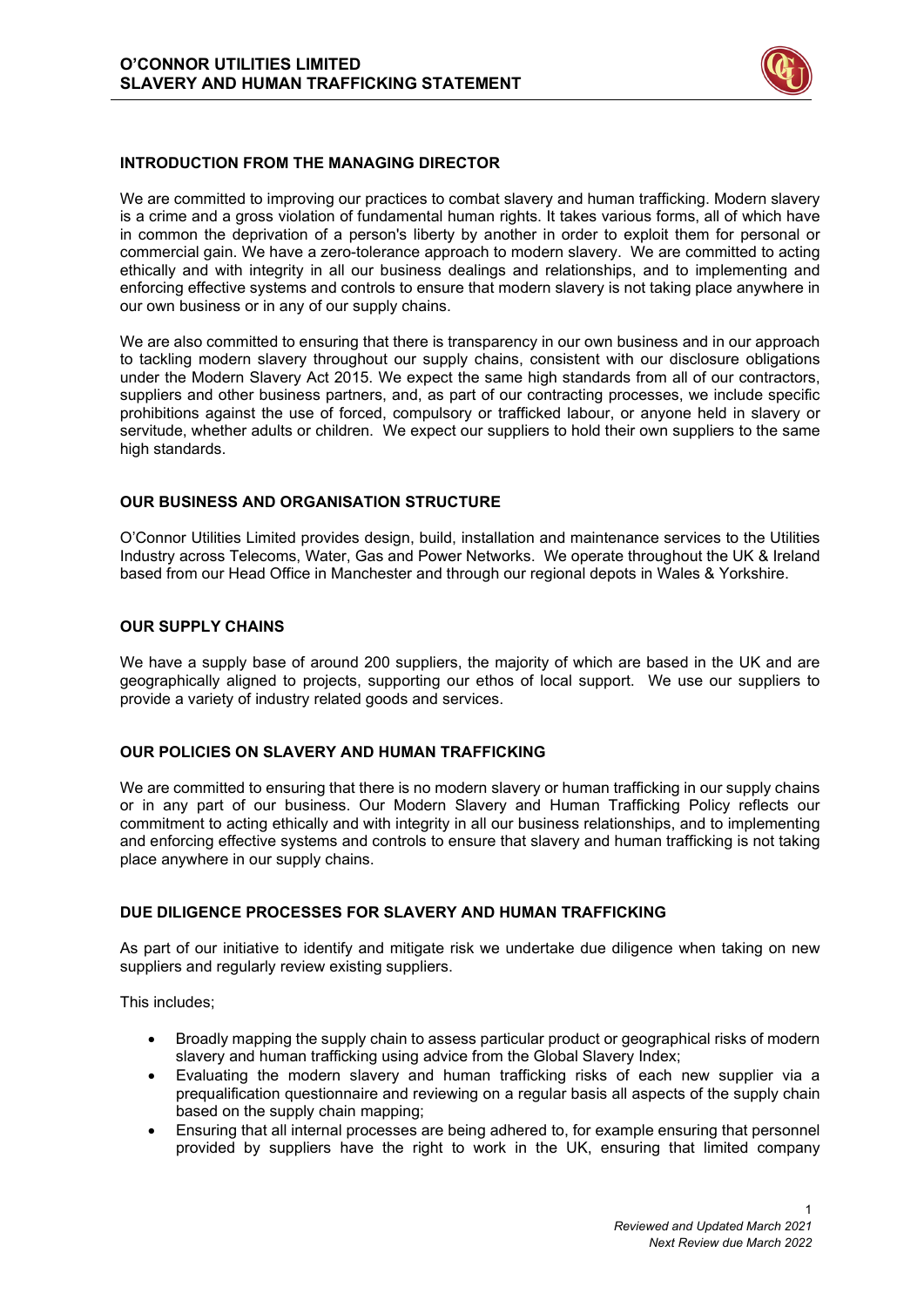

contractors are paid into verified bank accounts and ensuring that suppliers of personnel do not use offshore payment solutions;

- Vigilance during on-site supplier audits and inspections; and
- Where breaches are identified, supporting a supplier to implement a corrective action plan with the aim of resolving breaches within an agreed time period, assisting to improve suppliers' practices by sharing best in-house practice within an open forum and imposing sanctions against suppliers that fail to improve their performance in line with an action plan or seriously breach our supplier code of conduct, which may include the termination of the business relationship.

We have in place systems to;

- Identify and assess potential risk areas in our supply chains;
- Mitigate the risk of slavery and human trafficking occurring in our supply chains;
- Monitor potential risk areas in our supply chains; and
- Protect whistleblowers.

# **SUPPLIER ADHERENCE TO OUR VALUES**

We have zero tolerance to slavery and human trafficking. To ensure that all those in our supply chain and contractors comply with our values and ethics, we have implemented processes to;

- Clearly communicate our expectations to our supply chain in respect of sustainability, anticorruption and bribery and ethical procurement;
- Encourage our suppliers to cascade a similar process and expectation within their own business and supply chains;
- Ensure suppliers adhere to our policies regarding supplier selection, on-boarding, risk analysis, performance measurement and continual assessment by making adherence to these policies a part of our contracts with our suppliers;

We seek to monitor any risk areas and encourage anyone to report any concerns regarding supplier activities.

# **TRAINING**

To ensure a high level of understanding of the risks of modern slavery and human trafficking in our supply chains and our business, we provide our Principals, employees and workers with a copy of the modern slavery policy and encourage them to report any concerns to their manager. We have also included the policy in the Company Handbook and cover it in our business ethics training, which is delivered to all managers, supervisors and suppliers.

#### **OUR EFFECTIVENESS IN COMBATING SLAVERY AND HUMAN TRAFFICKING**

We use the following key performance indicators (KPIs) to measure how effective we have been to ensure that slavery and human trafficking is not taking place in any part of our business or supply chains:

- Our aim to ensure that 100% of new employees, workers and contractors are inducted on our Modern Slavery and Human Trafficking and sign an acknowledgement in respect of this;
- Our aim to ensure that 100% of new and existing suppliers with a turnover above £36 million provide us with a copy of their modern slavery and human trafficking statements;
- Our aim to issue our modern slavery and human trafficking policy to those suppliers who are judged to be potentially high risk i.e., existing and new suppliers of personnel and existing and